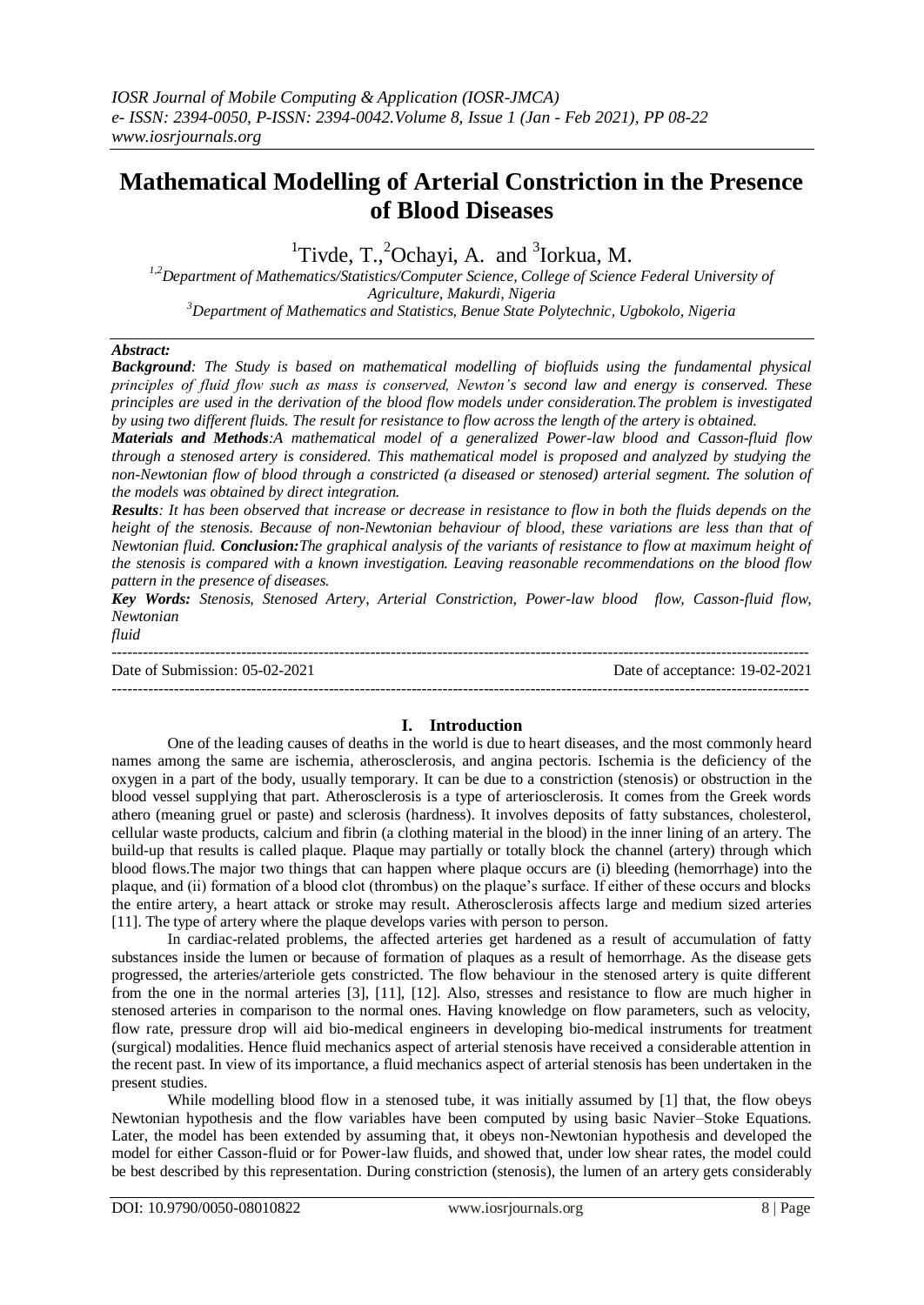reduced thereby, size effects (particle size (mainly red blood cells) to tube diameter ratio) influences the flow characteristics significantly.

The problem of atherosclerosis cut across all genders worldwide but mostly found in adult. It involves deposits of fatty substances in the internal lining of an artery. The development of an obstruction in the artery can lead to serious circulatory disorders. In this situation, the flow behaviour is quite different from normal artery. It has caused a lot of havoc to human lives thereby pushing many to their early graves. If appropriate measure is not taken to curtail the menace of this disease, many lives will still be affected.

It was well learnt from [4] that the presence of stenosis in the arterial channel is particularly dangerous in the coronary and carotid arteries due to the critical oxygen requirement of the heart and brain.Blood flow study is the measuring of the blood pressure and finding the flow through the blood vessel. This study is important for human health. Most of the researches study the blood flow in the arteries and veins. One of the motivations to study the blood flow was to understand the conditions that may contribute to high blood pressure [5].

In the same way,[5] indicated that one of the reasons people have hypertension is that the blood vessel becomes narrow. Blood is non-Newtonian fluid and to model such fluid is very complicated. In this problem, blood is assumed to be a Newtonian fluid. Even though this will make the problem much simpler, it still is valid since blood in a large vessel acts almost like a Newtonian fluid. In order to model this problem, Navier-Stokes equations will be used to derive the governing equations that represent this problem.

The effects of stenosis on the blood flow through the artery with mild stenosis treating blood as a non-Newtonian fluid was studied by [6]revealing that stenosis has no well-defined configuration. In general, complex three-dimensional flow patterns have been developed near the stenosis, which are virtually impossible to analyse.

The analyses of blood as a Power-law fluid and a Casson-fluid in an artery having composite shape of mild stenosis is carried out by [1]. This study extends the model of [1] by considering multiple stenoses having composite shape of severe stenosis which may result into arterial occlusion.

The investigations of blood flow through arteries are of considerable importance in many cardiovascular diseases. Hence the mathematical modelling of this type of flows can be very useful. It is noted that, [2] studied the effects of stenosis on the blood flow througmjh the artery with mild stenosis treating blood as a non-Newtonian fluid. It is obvious that stenosis has no well-defined configuration and their result is in line with [3]. In general, complex three dimensional flow patterns have been developed near the stenosis, which are virtually impossible to analyse [1]. analysed blood as a Power-law fluid and a Casson-fluid in an artery having composite shape of mild stenosis. In our study we have extended the model of [1] by considering multiple stenoses having composite shape of severe stenosis which may result into arterial occlusion.

The aim of this research work is to model the arterial restriction in the presence of blood diseases. The specific objectives are to; formulate mathematical model of blood flow via a severely stenosed artery, analyse blood as a Power-law fluid and a Casson-fluid in a constricted artery, determine the impact of arterial constriction on lumen and diameter of the artery, determine the blood flow index on the arterial wall shear stress as well as resistance to the flow of blood, find out the flow pattern in normal artery and compared with a severely stenosed arterial channel under consideration and analyse the velocity profile, flow rate, wall shear stress, and resistance of the blood flow for different parameters.

# **II. Material and Methods**

The Study is based on mathematical modelling of biofluids using the fundamental physical principles of fluid flow such as mass is conserved, Newton's second law and energy is conserved. These principles are used in the derivation of the blood flow models under consideration. A mathematical model of a generalized Power-lawbloodand Casson-fluidflow through a stenosed artery is considered. This mathematical model is proposed and analyzed by studying the non-Newtonian flow of blood through a constricted (a diseased or stenosed) arterial segment.

## **Model Formulation**

This very section of the research paper presents among many others; the assumptions of the model, model parameters and variables, geometric representation of the model flow process (a typical representation of a tapered artery,structure of the artery showing the flow pattern of blood in atruncated artery, a cross-section of an artery with boundary later occluded at some region, a cross-section of an artery with boundary later occluded at some region showing how the boundary layer grows gradually until occluded as the radius narrowed a geometric representation of arterial system based on power-law, a geometric representation of arterial system based on Casson-fluid).

## **Assumptions of the model**

In the formulation of the model, it is assumed that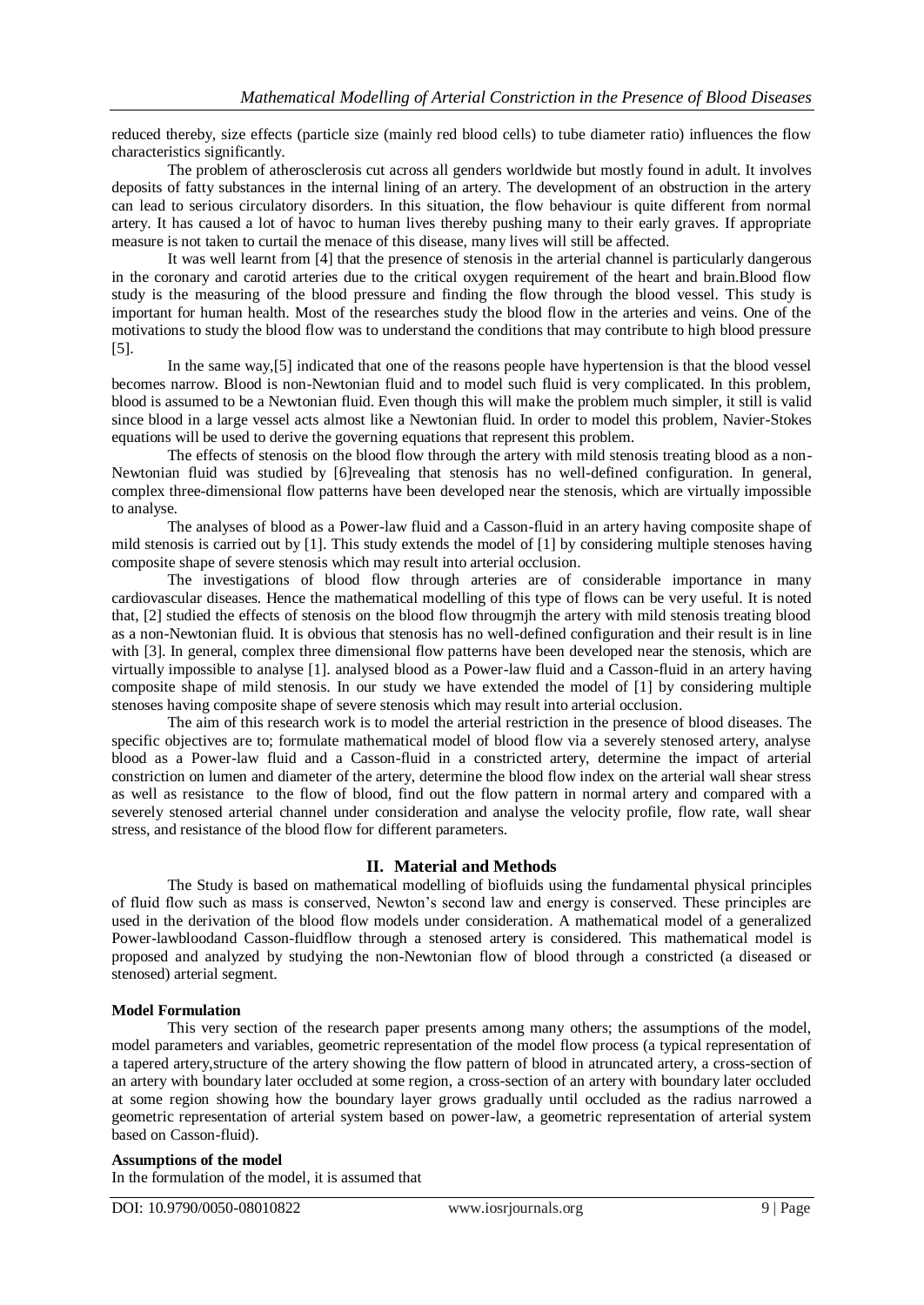- 1. The blood flowing in the tube is a suspension of red cells in plasma and the fluid is incompressible, non-Newtonian and viscous.
- 2. The formation of stenosis in a uniform circular tube is considered to be axisymmetric.
- 3. For the development of model geometry of the stenosis in the arterial segment can be described same as [1].
- 4. The arterial channel is considered to be tapered in shape.
- 5. A symmetric core layer exists around the axis

## **Model parameters and variables**

The model parameters and variables are as shown in Table 1;

| <b>Parameters/variables</b> | Table 1 Table show the variables and parameters of the model with their meanings<br><b>Meanings</b> |
|-----------------------------|-----------------------------------------------------------------------------------------------------|
| $R_0$                       | Radius of the non-stenotic region                                                                   |
| R(z)                        | Radius of the stenotic region                                                                       |
| L                           | The length of the artery                                                                            |
| L0                          | The length of the stenosis                                                                          |
| D                           | Location of stenosis                                                                                |
| Pi                          | Inlet fluid pressure                                                                                |
| $\boldsymbol{p}_0$          | Outlet fluid pressure                                                                               |
| $\delta_h$                  | Maximum height of the stenosis                                                                      |
| τ                           | shear stress,                                                                                       |
| W                           | axial velocity,                                                                                     |
| 0                           | volumetric flow rate                                                                                |
| $\tau_R$                    | shear stress at the wall                                                                            |
| M                           | consistency index                                                                                   |
| N                           | flow behaviour index.                                                                               |
| $\lambda_N$                 | resistance to flow                                                                                  |
| $f(\tau)$                   | general function for the given fluid (blood).                                                       |
|                             |                                                                                                     |

## **The geometric representation of the model flow process**

We first considered the structure of the artery and state that the smaller muscular arteries range from *40 – 300 µm* in diameter, and those that are *40 µm* in diameter have approximately three or four layers of smooth muscle in their tunica media, whereas arteries that are *300 µm* across have essentially the same structure as the larger muscle arteries. They are adopted for vasodilation and vasoconstriction. The arterioles transport blood from small arteries to capillaries and are the smallest arteries in which the three tunics can be identified. They range from *40 µm* to as small as *9 µm* in diameter this agrees with [9]**.** With this, we can draw a general structure of the artery geometrically being slowly varying in diameter (tapered in shape) as in *Figure 1.0*: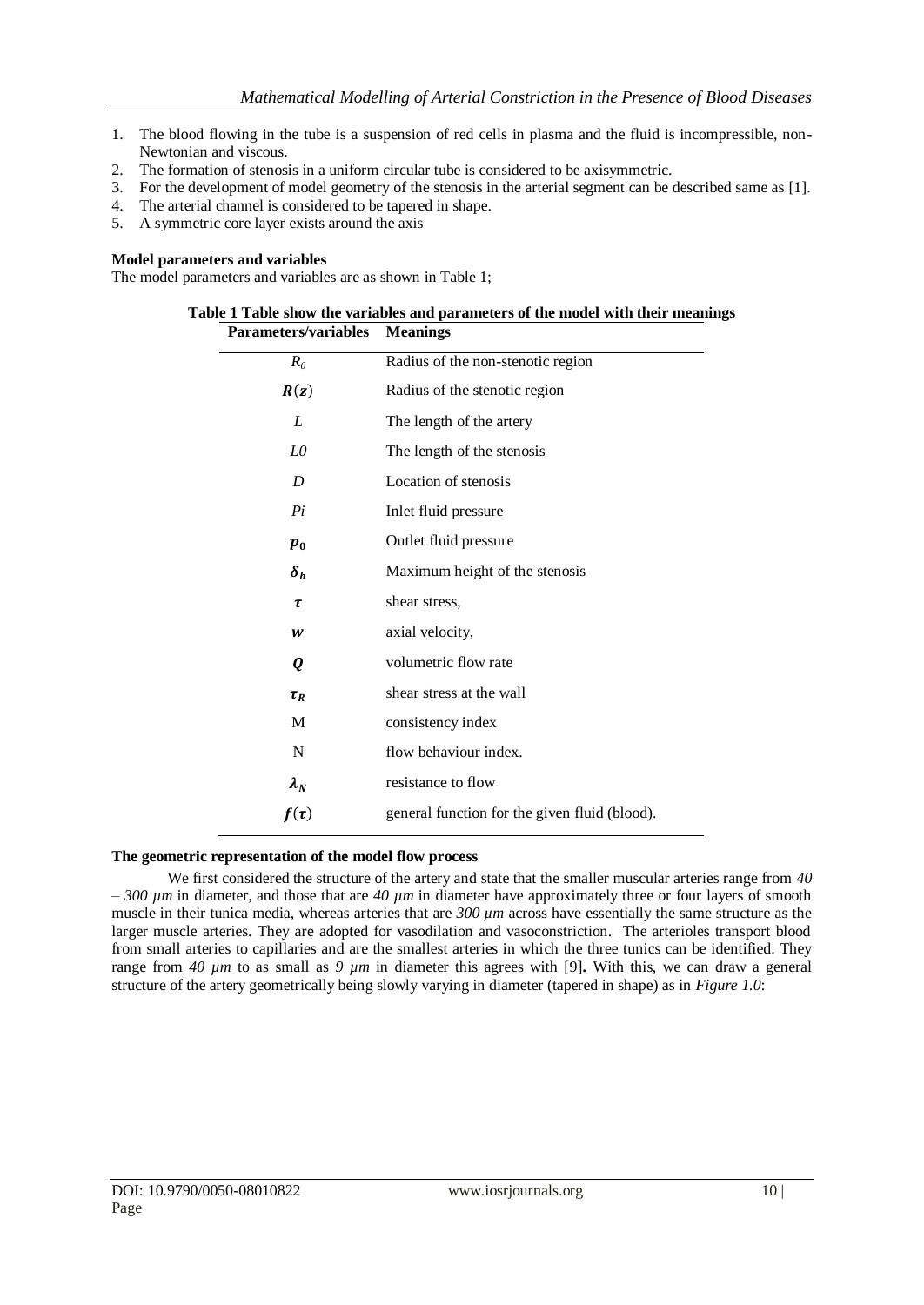

 $D \neq d$ **Figure 3: A typical representation of a tapered artery**



**Figure 4: Structure of the artery showing the flow pattern of blood in atruncated artery**

The structure of a schematic truncated artery in *Figure 4*can be drawn more explicitly showing the boundary layer thickness, flow patterns (normal flow and recoil of blood), region of occlusion and stroke [12].



**Figure 5: A cross-section of an artery with boundary later occluded at some region**

We have drawn the geometry of the artery in *Figure 4* above more clearly to enable us draw-out the mathematical model that describes the flow behaviour for an occluded artery as shown in *Figure 5* below: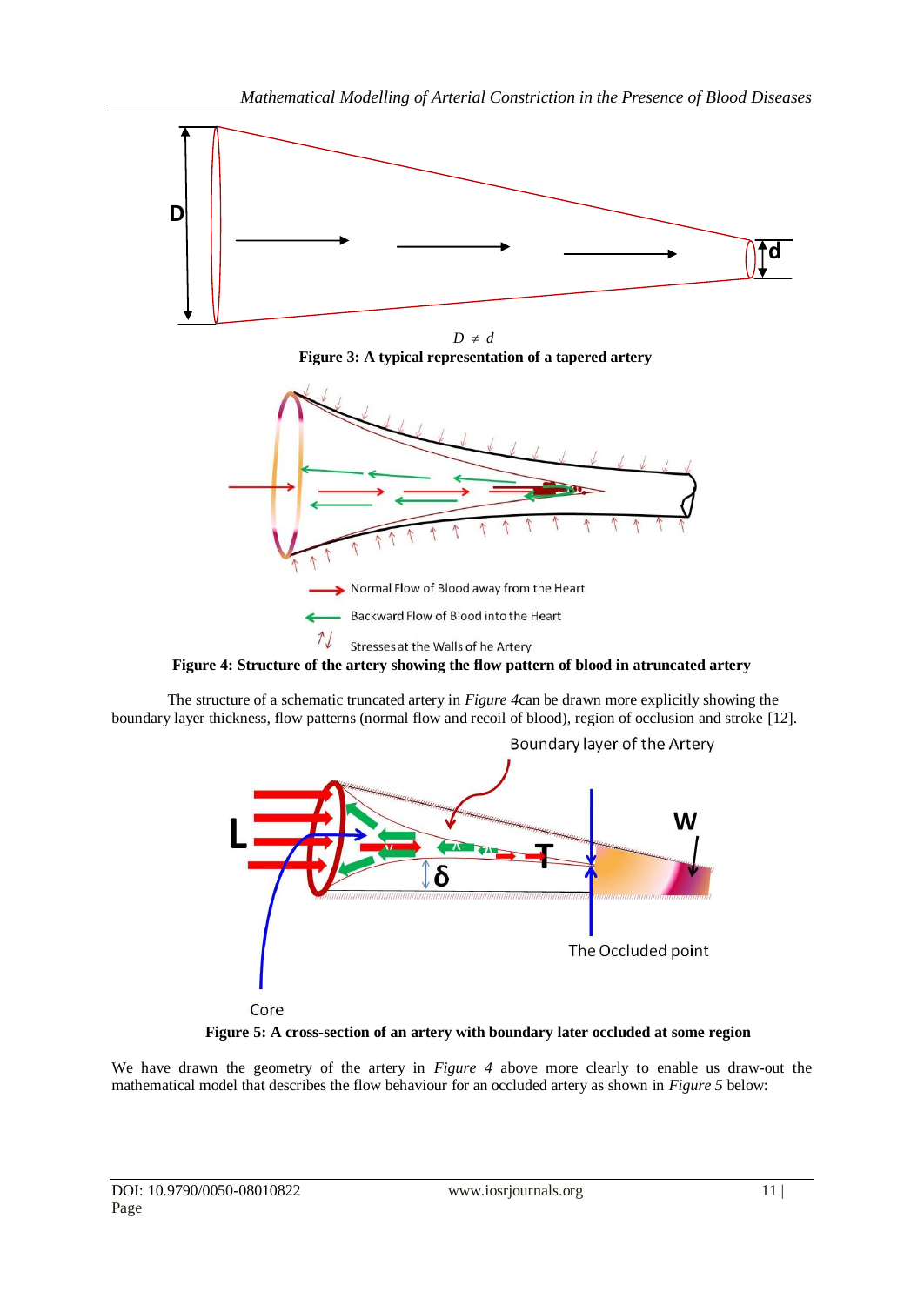

**Figure 6: A cross-section of an artery with boundary later and occluded at some region showing how the boundary layer grows gradually until occluded as the radius narrowed [11].**

A critical study of our *Figure 5* has shown that, the flow velocity of blood is constant across the converging part of the artery at *L i.e.*the flow is laminar and turbulent at *T.* As blood flows down the artery to the body, the arterial walls may cause the growth of boundary layer with thickness  $\delta_i$  [11]. We have considered a short truncation of the artery which is almost straight and hence have the geometric representation of the arterial system based on power-law as shown in Figure 6:



**Figure 7a: A geometric representation of arterial system showing the flow process based on power-law** 



*Figure 8b: A geometric representation of arterial system based on Casson- Fluid*

## **The Governing model for the system**

The governing equations here are given by the existing and the new models derived and presented here.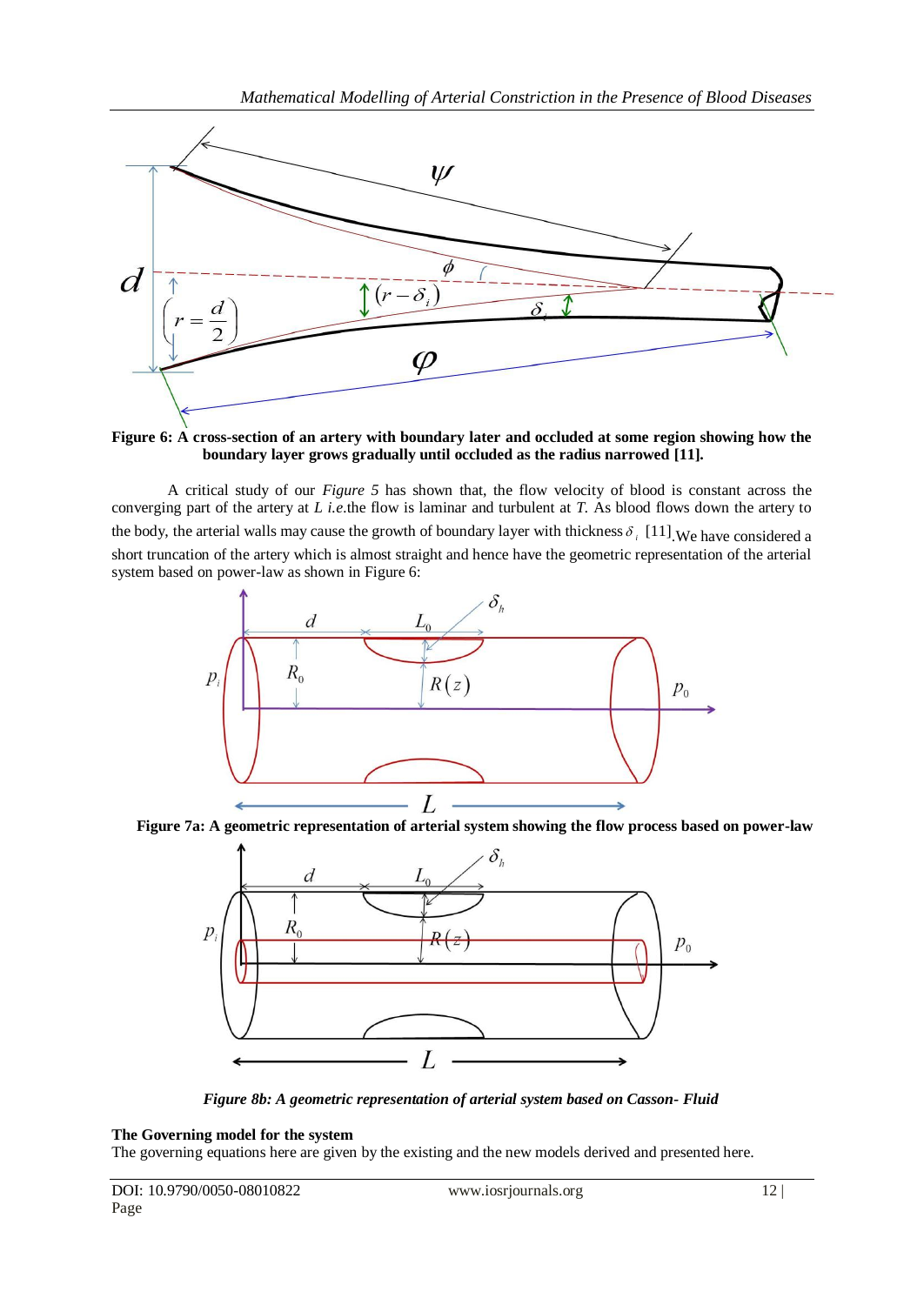#### **The existing model**

Following from the assumptions of the model, the development of model geometry of the stenosis in the arterial segment can be described similar to that of [13]. Using the schematic diagram for Power-Law, we have;

$$
R(z) = \begin{cases} R_0 - \frac{2\delta_h}{L_0} (z-d) dz \leq d + \frac{L_0}{2} \\ R_0 - \frac{\delta_h}{2} \Big[ 1 + \cos\left(\frac{2\pi}{L_0}\right) \Big( z - d - \frac{L_0}{2} \Big) \Big] dz \leq d + \frac{L_0}{2} \\ R_0 \qquad \qquad \text{Otherwise} \end{cases} \tag{1a}
$$

The height of stenosis is assumed to be much smaller in comparison to the radius  $R_0$  that is  $\delta_h << R_0$ .

The general constitutive equation can be written as,

$$
\left(-\frac{dw}{dr}\right) = f(\tau) \tag{1b}
$$

where *t* is the shear stress, *w* is the axial velocity,  $\frac{dw}{dr}$  is the shear rate and  $f(\tau)$  is general function for the given fluid. Following [13], the volumetric flow rate  $Q$  is given by

$$
Q = \frac{\pi R^3}{\tau_R^3} \int_0^{\tau_R} \tau^2 f(\tau) d\tau \tag{2}
$$

where

$$
\tau = -\frac{1}{2}r\frac{dp}{dz} \quad \text{and} \quad \tau_R = -\frac{1}{2}R\frac{dp}{dz} \tag{3}
$$

Here  $\frac{dp}{dz}$  is the pressure gradient and  $\tau_R$  is the shear stress at the wall.

## **Existing model based on power- law**

In power- law fluids,  $f(\tau)$  is given by,

$$
\left(-\frac{dw}{dr}\right) = \left(\frac{\tau}{m}\right)^{\frac{1}{n}}\tag{4}
$$

where m is consistency and n is flow behaviour index. Using equation (3) and (4) in equation (2), we get

$$
\frac{dp}{dz} = -2m \left(\frac{3n+1}{n\pi}Q\right)^n \frac{1}{R^{(3n+1)}}
$$
(5)

Subject to the conditions; the conditions  $p = p_i$  at  $z = 0$  and  $p = p_0$  at  $z = L$ .

**Existing model based on Casson – fluid model**

The general constitutive equation is given by,

$$
\left(-\frac{dw}{dr}\right)^{\frac{1}{2}} = \frac{r^{\frac{1}{2}} - r_0^{\frac{1}{2}}}{n}; \ \tau \ge r_0
$$
\n
$$
\frac{dw}{dr} = 0 \qquad ; \ \tau \le r_0
$$
\n(6)

wherew is axial velocity,  $\tau_0$  is yield stress and  $\eta^2$  is the viscosity of the fluid.

#### **The new model**

Following from the assumptions of the model, the development of model geometry of the stenosis in the arterial segment can be described similar to that of [13]. Using the schematic diagram for Power-Law, we have;

$$
R(z) = \begin{cases} R_0 - \sum_{i=1}^n \left\{ r_i - \frac{2\delta_{hi}}{L_0} (z - d_i) \right\} & d_i \leq z \leq d_i + \frac{L_0}{2} \\ R_0 - \sum_{i=1}^n \left\{ \frac{\delta_{hi}}{2} \left[ 1 + \cos \left( \frac{2\pi}{L_0} \right) (z - d_i - \frac{L_0}{2}) \right] \right\} & d_i \leq z \leq d_i + \frac{L_0}{2} (7) \\ R_0 & Otherwise \end{cases}
$$

The fact that the height of stenosis is much smaller in comparison to the radius  $R_0$  that is  $\delta_h \ll R_0$ .

Following the general constitutive equation given (1b) and adopting the volumetric flow rate Q 3

$$
Q = \frac{\pi R^3}{\tau_R^3} \int_0^{\tau_R} \tau^2 f(\tau) d\tau \tag{8}
$$

where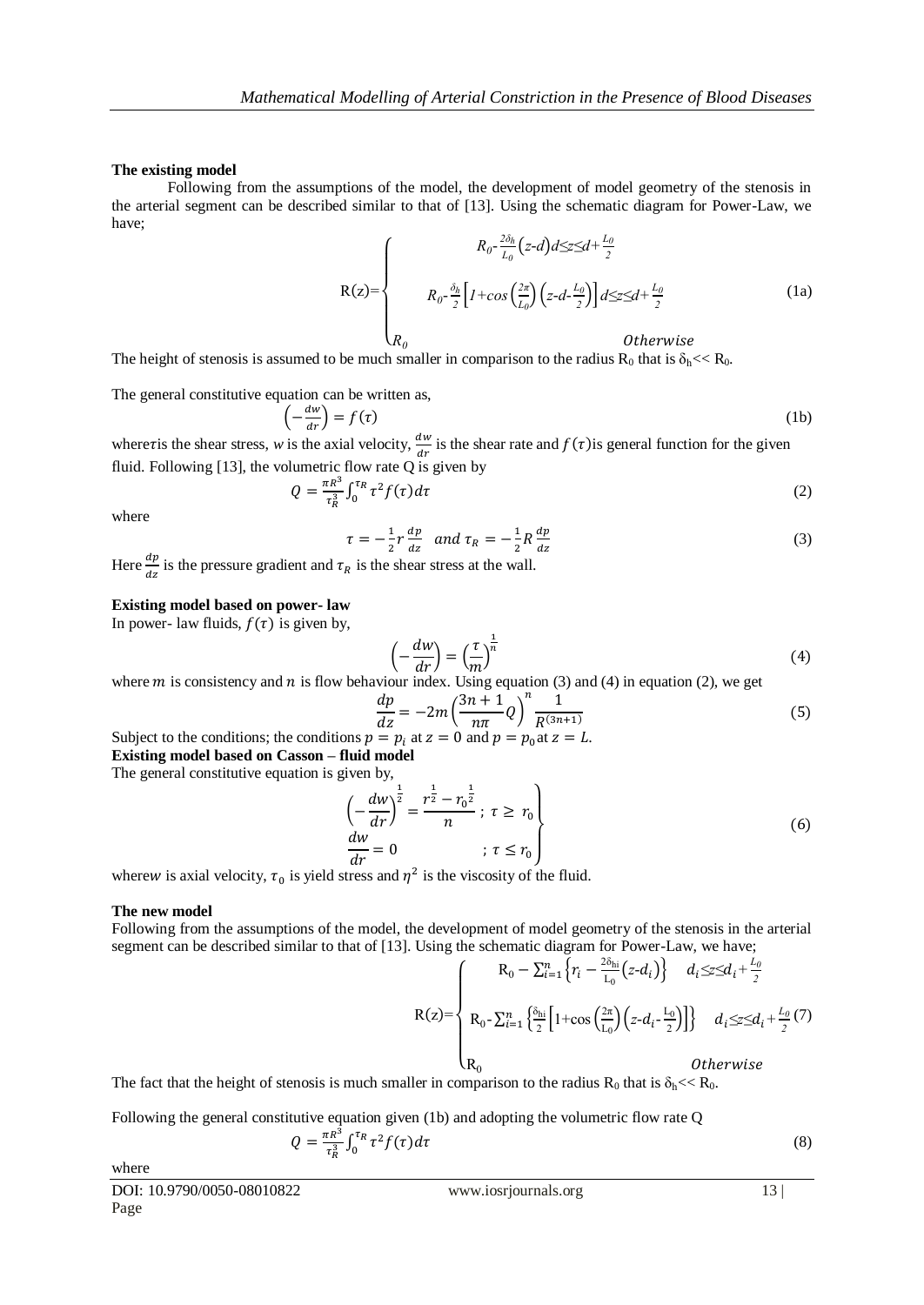$$
\tau = -\frac{1}{2}r\frac{dp}{dz} = -\frac{1}{2}\frac{dp}{dz}\sum_{i=1}^{n} \left\{r_i - \frac{2\delta_{hi}}{L_0}(z - d_i)\right\}
$$
(9)

and  

$$
\tau_R = -\frac{1}{2} \Big\{ R_0 - \sum_{i=1}^n \Big\{ r_i - \frac{2\delta_{hi}}{L_0} (z - d_i) \Big\} \Big\} \frac{dp}{dz}
$$
(10)

where  $\frac{dp}{dz}$  is the pressure gradient and  $\tau_R$  is the shear stress at the wall of the tapered artery.

**The new model based on power- law**

In power- law fluids  $f(\tau)$  is given by,

$$
\left(-\frac{dw}{dr}\right) = \left(\frac{\tau}{m}\right)^{\frac{1}{n}}\tag{11}
$$

wherem is consistency and  $n$  is flow behaviour index. Using equation (3) and (4) in equation (2), we get

$$
\frac{dp}{dz} = -2m\left(\frac{3n+1}{n\pi}Q\right)^n \frac{1}{R^{(3n+1)}}
$$
(12)

Subject to the conditions; the conditions  $p = p_i$  at  $z = 0$  and  $p = p_0$  at  $z = L$  with *R* as in (1).

## **The new model based on casson – fluid model**

The general constitutive equation is given by,

$$
\left(-\frac{dw}{dr}\right)^{\frac{1}{2}} = \frac{\sum_{h,i}(r - \delta_{hi})^{\frac{1}{2}} - r_0^{\frac{1}{2}}}{n}; \ \tau \ge r_0
$$
\n
$$
\frac{dw}{dr} = 0 \qquad ; \ \tau \le r_0 \qquad (13)
$$

where w is axial velocity,  $\tau_0$  is yield stress and  $\eta^2$  is the viscosity of the fluid.

#### **Method of Solution**

The solution will be obtained by direct integration applying the stated boundary conditions;  $z = 0$  and  $p = p_0$ at  $z=L$ .

**Definition 1:** If the function f is continuous on the interval  $[a, b)$  and discontinuous at  $x = b$ , then  $\int_a^b f(x)dx = \lim_{t \to b^-} \int_a^c f(x)dx.$ 

We recall that a definite integral exists if the integrand is continuous on the closed interval  $[a, b]$  of integration. Since the integrand *f* is continuous on the interval  $[a, b)$ , then it is continuous on the closed interval  $[a, t]$  for all  $a \le t < b$ . Thus,  $\int_a^t f(x) dx$  exists for all  $a \le t < b$ . Of course, if  $t = a$ , then since the function *f* is continuous at  $t = a$ , then the function *f* is defined at  $t = a$  and  $\int_a^a f(x)dx = 0$ .

**Definition 2:** If the function f is continuous on the interval  $(a, b]$  and discontinuous at  $x = a$ , then

$$
\int_a^b f(x)dx = \lim_{t \to a^+} \int_t^b f(x)dx.
$$

Since the integrand,*f* is continuous on the interval  $(a, b]$ , then it is continuous on the closed interval [t, b] for all  $a < t \le b$ . Thus,  $\int_t^b f(x) dx$  exists for all  $a < t \le b$ . Of course, if  $t = a$ , then since the function, *f* is continuous at  $t = a$ , then the function, *f* is defined at  $t = a$  and  $\int_a^a f(x)dx = 0$ .

The integral  $\int_a^b f(x)dx$  in the definitions above are also called improper integrals because of the integrand has a discontinuity on the closed interval  $[a, b]$ . If the limit in the definition exists, we say that the improper integral converges. If the limit does not exist, then we say that the improper integral diverges.

**Definition 3:** If the function *f* has a discontinuity at  $x = c$  in the open interval  $(a, b)$  but is continuous elsewhere in the closed interval  $[a, b]$ , then

$$
\int_a^b f(x)dx = \int_a^c f(x)dx + \int_c^b f(x)dx = \lim_{r \to c^-} \int_a^r f(x)dx + \lim_{t \to c^+} \int_t^b f(x)dx
$$
  
provided that both of the improper integrals converges

provided that both of the improper integrals converge.

## **Theorem 1: Fundamental Theorem of Calculus**

a) If  $f(x)$  is continuous on [*a*, *b*] and  $F(x)$  is any antiderivative of  $f(x)$ , then

$$
\int_{a}^{b} f(x) dx = F(b) - F(a)
$$
. Alternative notation: 
$$
\int_{a}^{b} f(x) dx = F(x) \Big|_{a}^{b}
$$

b) If  $f(x)$  is continuous on [*a*, *b*] and  $F(x) = \int f(t) dt$ , then  $F'(x) = f(x)$  on [*a*, *b*] *x a*

#### **a) Proof: The Proof is as in** [9].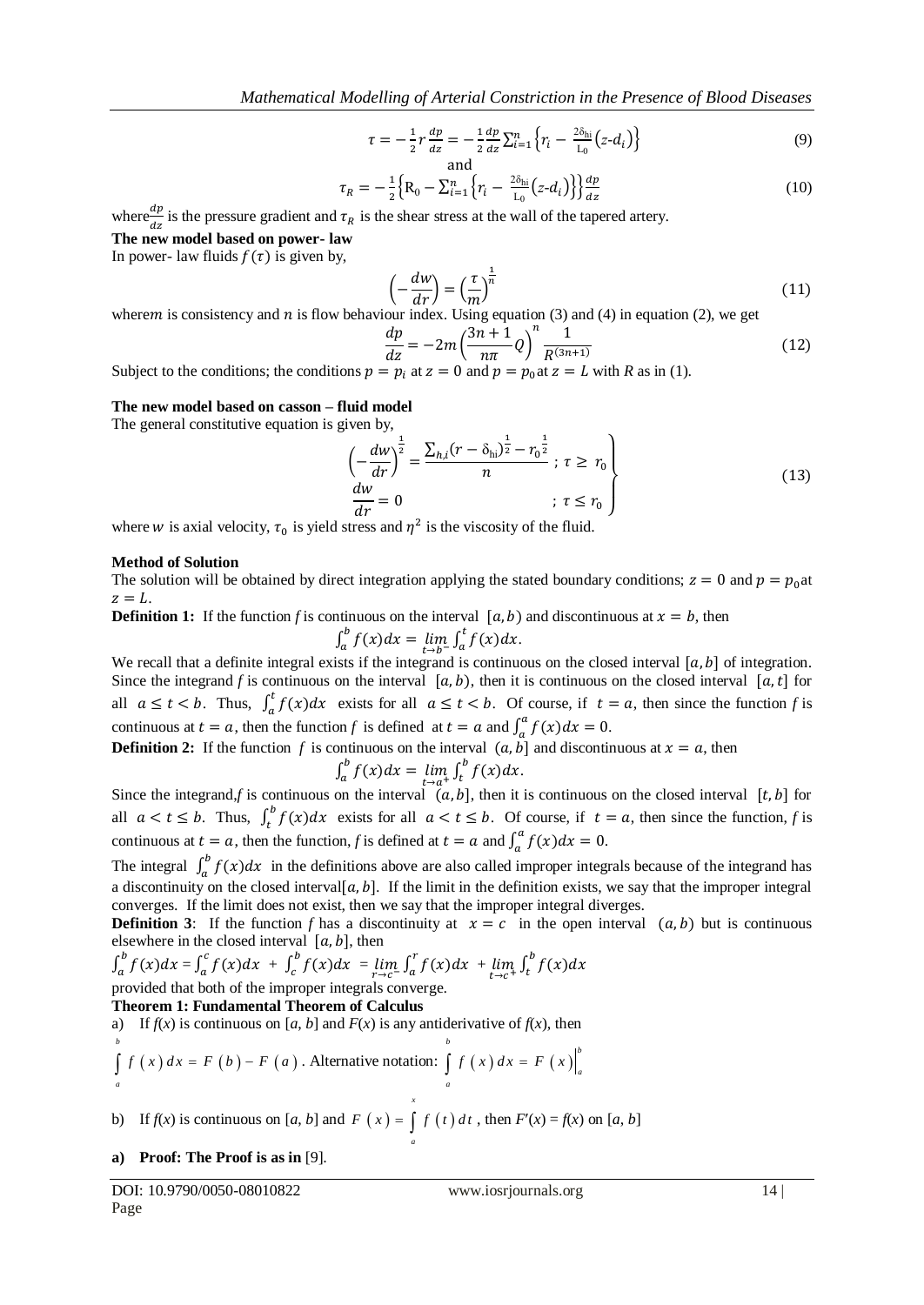## **Method of solution for the model built based on power law**

Now, integrating equation

$$
\frac{D}{Dt} \int_{V} (\rho e + \frac{1}{2}\rho u \cdot u) dV = \int_{S} uP dS + \int_{V} u\rho f dV - \int_{S} q \cdot n dS
$$
  
and using the conditions  $p = p_i$  at  $z = 0$  and  $p = p_0$  at  $z = L$ , we get  

$$
p - p_0 = \left(2m\left(\frac{3n+1}{n\pi}Q\right)^n \frac{1}{R^{(3n+1)}}\right) \int_0^L \frac{dz}{\left(R_{R_0}\right)^{(3n+1)}} (15)
$$

where  $R/R_0$  is given by equation (1a).

$$
\lambda = \frac{p_i - p_0}{Q} \tag{16}
$$

which on using equations (1a) and (15) gives,

$$
\lambda = \left(2m\left(\frac{3n+1}{n\pi}Q\right)^n\frac{1}{\varrho^{(1-n)}R^{(3n+1)}}\right)\left[\int_0^d \frac{dz}{\left(R_{R_0}\right)^{3n+1}} + \int_d^{d+\frac{L_0}{2}} \frac{dz}{\left(R_{R_0}\right)^{(3n+1)}} + \int_{d+\frac{L_0}{2}}^{d+L_0} \frac{dz}{\left(R_{R_0}\right)^{(3n+1)}} + \int_{d+L_0}^L \frac{dz}{\left(R_{R_0}\right)^{(3n+1)}}\right] \tag{17}
$$

In case of no stenosis the resistance to flow  $\lambda_N$  is given by.

$$
\lambda_N = \left(2m\left(\frac{3n+1}{n\pi}Q\right)^n \frac{L}{QR^{(3n+1)}}\right) (18)
$$

From equations (17) and (18) we can find,

$$
\bar{\lambda} = \frac{\lambda}{\lambda_N} = \frac{1}{L} \left[ \int_0^d \frac{dz}{\left( R_{R_0} \right)^{(3n+1)}} + \int_{d+L_0}^L \frac{dz}{\left( R_{R_0} \right)^{(3n+1)}} + I_1 + I_2 \right] \tag{19}
$$

where,

$$
I_1 = \frac{dz}{\left(R_{R_0}\right)^{3n+1}}\tag{20}
$$

and

$$
I_2 = \int_d^{d + \frac{L_0}{2}} \frac{dz}{\left(R_{R_0}\right)^{3n+1}}
$$
 (21)

using equation (1a), we can find

$$
I_1 = \frac{L_0}{2} \left[ 1 + \frac{3n+1}{2} \left( \frac{\delta_h}{R_0} \right) + \frac{(3n+1)(3n+2)}{6} \left( \frac{\delta_h}{R_0} \right)^2 + \dots \right]
$$
 (22)

$$
I_2 = \frac{L_0}{2} \left[ \frac{1}{3n!} \left( \frac{1}{\sqrt{a^2 + b^2}} \right)^{(3n+1)} \sum_{s=0}^{3n} (-1)^s \frac{3n!(3n+1)!}{(s!)^2 (3n-s)!} \left( \frac{-a + \sqrt{a^2 - b^2}}{2\sqrt{a^2 - b^2}} \right)^s \right] \tag{23}
$$

where  $a = 1 - \frac{\delta}{\delta}$  $\frac{\delta_h}{2R_0}$  and  $b=\frac{\delta}{2R}$ using equation (22) and (23) in equation (19), we get  $\overline{\mathbf{c}}$  $\bar{\lambda} = 1 - \frac{L}{\epsilon}$  $\frac{L_0}{2} + \frac{L}{2}$  $rac{L_0}{2L}\bigg[\bigg(1+\frac{3}{2}\bigg)$  $rac{+1}{2} igl \frac{\delta}{R}$  $\frac{\delta_h}{R_0}\Big) +$  $\frac{(3n+2)}{6}\left(\frac{\delta}{R}\right)$  $\frac{S_{R}}{R_{0}}$  $^{+}$ 3 (  $\frac{3n! (3n+1)!}{(s!)^3 (3n-s)!} \left( \frac{-a + \sqrt{a^2 - b^2}}{2\sqrt{a^2 - b^2}} \right)$  $+\left(\frac{1}{2}\right)$  $\frac{1}{3n!}\left(\frac{1}{\sqrt{a^2-1}}\right)$  $\sum_{0}^{\infty}(-1)^{s}\frac{3}{5}$  $(24)$  $\frac{1}{\sqrt{a^2-b^2}}$  $\frac{2\sqrt{a^2-b^2}}{2\sqrt{a^2-b^2}}$ -1 S

From the equations (12) and (14) we can obtained

$$
\bar{\tau} = \frac{\tau_s}{\tau_N} = \frac{1}{\left(1 - \frac{\delta_h}{R_0}\right)^{3n}}\tag{25}
$$

where  $\tau_s$  is the value of  $\tau_R$  at maximum height of stenosis and  $\tau_N$  is the shear when there is no stenosis i.e.  $\delta$  $\theta$ .

## **Method of solution for the model built based on casson – fluid model**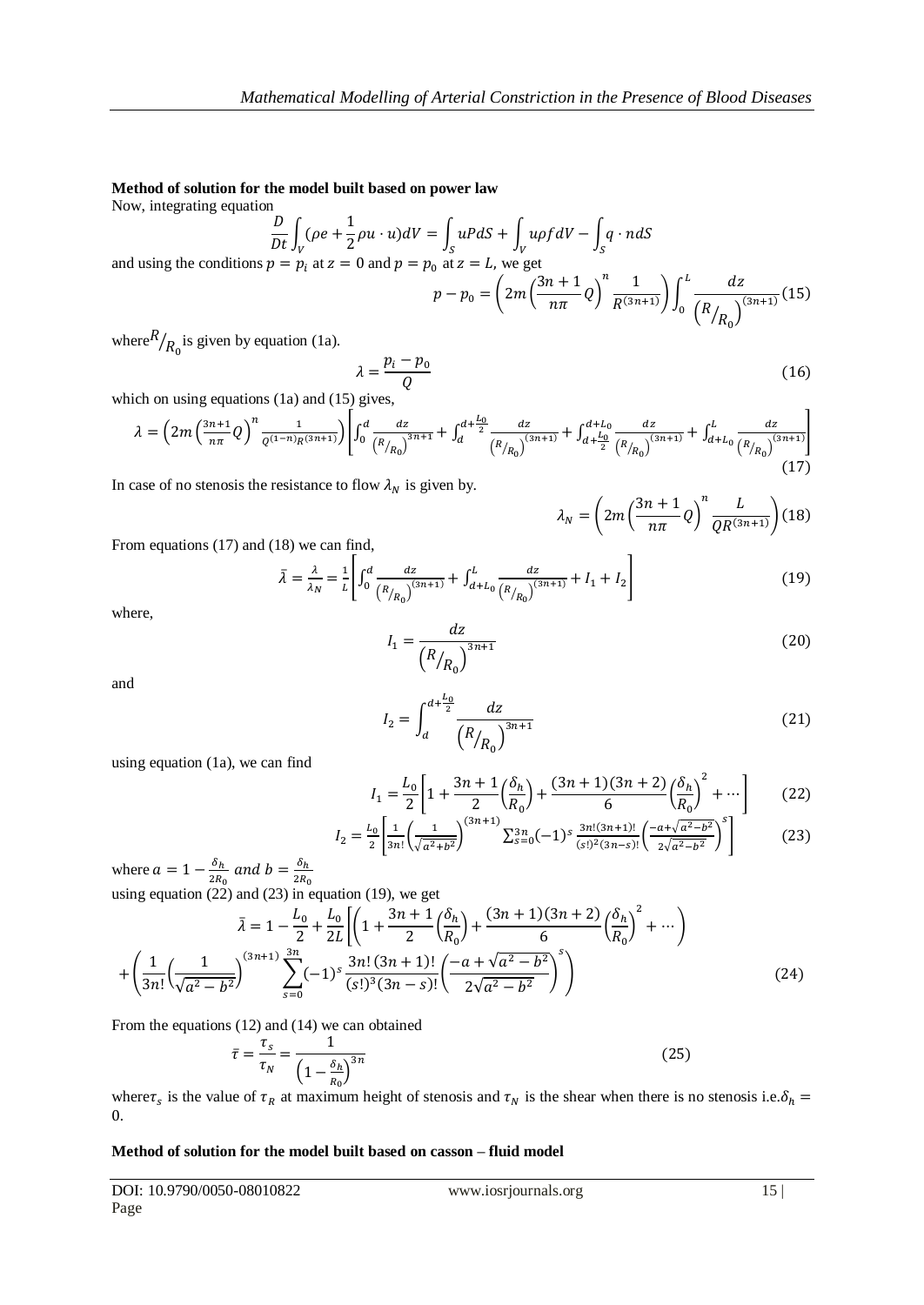In this case, it is assumed that a symmetric core layer exists around the axis as shown in Figure 3.As before, from equations (11), (12) and (23) we can find

$$
\frac{dp}{dz} = -\frac{2}{R} \left[ \frac{8}{7} \sqrt{T_0} + 2\eta \sqrt{\frac{Q}{\pi R^3}} \right]^2 \tag{26}
$$

For small  $^{10}/T$ 

Following same procedure as in Case I, we can find

$$
\bar{\lambda} = 1 - \frac{L_0}{L} + \frac{L_0}{L(f + g + h)} [fG_1 + gG_2 + hG_3]
$$
\n(27)

where

$$
f = \frac{128}{49} \frac{\tau_0}{QR_0}, g = \frac{8\eta^2}{\pi R_0^4}, h = \frac{64\eta}{7R_0^{5/2}} \sqrt{\frac{\tau_0}{\pi Q}}
$$

and

$$
G_1 = \frac{1}{L_0} \int_d^{d+L_0} \frac{dz}{\left(\frac{R}{R_0}\right)}, \ G_2 = \frac{1}{L_0} \int_d^{d+L_0} \frac{dz}{\left(\frac{R}{R_0}\right)^{5/2}}, \ G_3 = \frac{1}{L_0} \int_d^{d+L_0} \frac{dz}{\left(\frac{R}{R_0}\right)^{4}}
$$
  
Finding above integrals using equation (3.12) as follows:

Finding above integrals using equation 
$$
(3.12)
$$
 as follows:

$$
G_{1} = \left[1 + \frac{1}{2} \left(\frac{\delta_{h}}{R_{0}}\right) + \frac{17}{48} \left(\frac{\delta_{h}}{R_{0}}\right)^{2} + \frac{9}{32} \left(\frac{\delta_{h}}{R_{0}}\right)^{3} + \cdots\right]
$$
(28)  

$$
G_{3} = \frac{1}{2} \left[\left(1 + 2 \left(\frac{\delta_{h}}{R_{0}}\right) + \frac{10}{3} \left(\frac{\delta_{h}}{R_{0}}\right)^{2} + \cdots\right) + \left(1 - \frac{\delta_{h}}{2R_{0}}\right)\right]
$$

$$
\left(1 - \frac{\delta_{h}}{R_{0}} + \frac{5}{8} \left(\frac{\delta_{h}}{R_{0}}\right)^{2}\right) \left(1 - \frac{\delta_{h}}{R_{0}}\right)^{(-7/2)}\right]
$$
(29)  

$$
G_{3} = \frac{1}{2} \left[\left(1 + \frac{5}{4} \left(\frac{\delta_{h}}{R_{0}}\right) + \frac{35}{24} \left(\frac{\delta_{h}}{R_{0}}\right)^{2} + \cdots\right) + \left(1 + \frac{5}{4} \left(\frac{\delta_{h}}{R_{0}}\right) + \frac{35}{32} \left(\frac{\delta_{h}}{R_{0}}\right)^{2} + \cdots\right) + \frac{35}{1 + \frac{35}{64} \left(\frac{\delta_{h}}{R_{0}}\right)^{2} \left(1 + \left(\frac{\delta_{h}}{R_{0}}\right) + \frac{3}{4} \left(\frac{\delta_{h}}{R_{0}}\right)^{2} + \cdots\right)\right]
$$
(30)

Equation (3.40) together with equations (29), (30) and (31) will give the value of  $\bar{\lambda}$ . When  $\tau_0 = 0$ , equation (28)becomes

$$
\bar{\lambda} = 1 - \frac{L_0}{L} + \frac{L_0}{L} \left[ \frac{1}{2} \left( 1 + 2 \left( \frac{\delta_h}{R_0} \right) + \frac{16}{5} \left( \frac{\delta_h}{R_0} \right) + \dots \right) \right]
$$

$$
+ \left( 1 - \frac{\delta_h}{2R_0} \right) \left( 1 - \frac{\delta_h}{R_0} + \frac{5}{4} \left( \frac{\delta_h}{R_0} \right)^2 \right) \left( 1 - \frac{\delta_h}{R_0} \right)^{(-7/2)} \right] \tag{31}
$$

Proceeding on the lines of the model I and using equations (1a), (3) and (17), the wall shear ratio is given as,

$$
\bar{\tau} = \frac{1}{(f+g+h)} \left[ f + \frac{g}{\left(1 - \frac{\delta_h}{R_0}\right)^3} + \frac{g}{\left(1 - \frac{\delta_h}{R_0}\right)^{\frac{3}{2}}} \right]
$$
(32)

#### **III. Result**

The results of the study are presented in this chapter with the aid of graphs (Figures 8 – Figure 16). The graphs are plotted based both the Power-Law and Casson fluids by simulating the solutions, ((24), (25), (32) and (33)) of the models.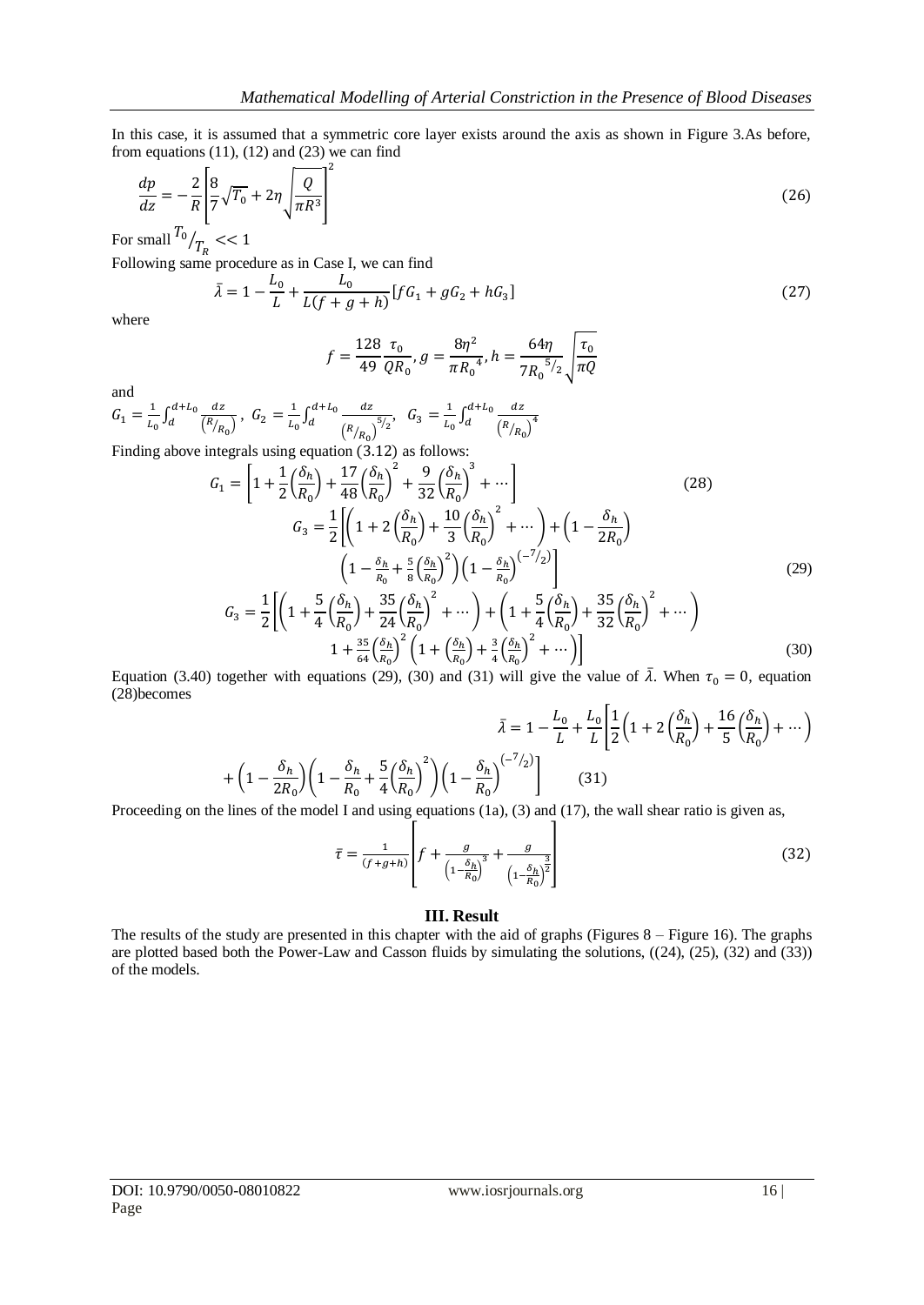

**Figure 8: Variation of resistance to flow,**  $\bar{\lambda}$  **with**  $\frac{\text{on}}{\text{R}_0}$  **for values of**  $\text{L}_0/\text{L}=0.1$ **, 0.4, 0.7 and 1.0 based on power law**

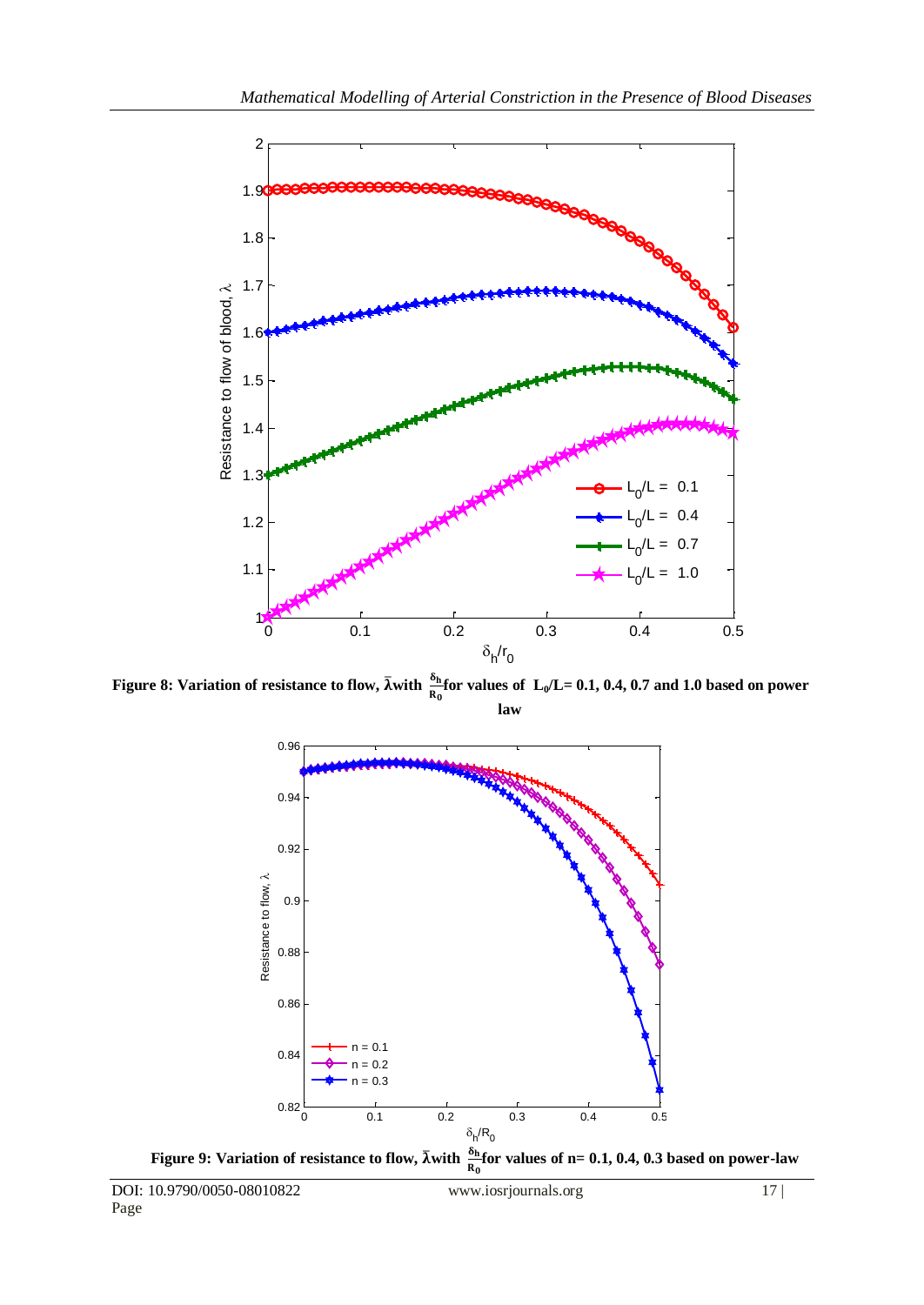

**Figure 10: Variation of arterial wall shear stress (pressure)** $\bar{\tau}$ **with**  $\frac{v_h}{R_0}$  **for values of n=1/3, 2/3 and 1.0 based on power law fluid**



**Figure 11:** Variation of resistance to flow,  $\bar{\lambda}$  with  $\frac{\sigma_{\rm h}}{R_0}$  for values of  $L_0/L = 0.1, 0.4, 0.7$  and 1.0 based on **Casson – Fluid**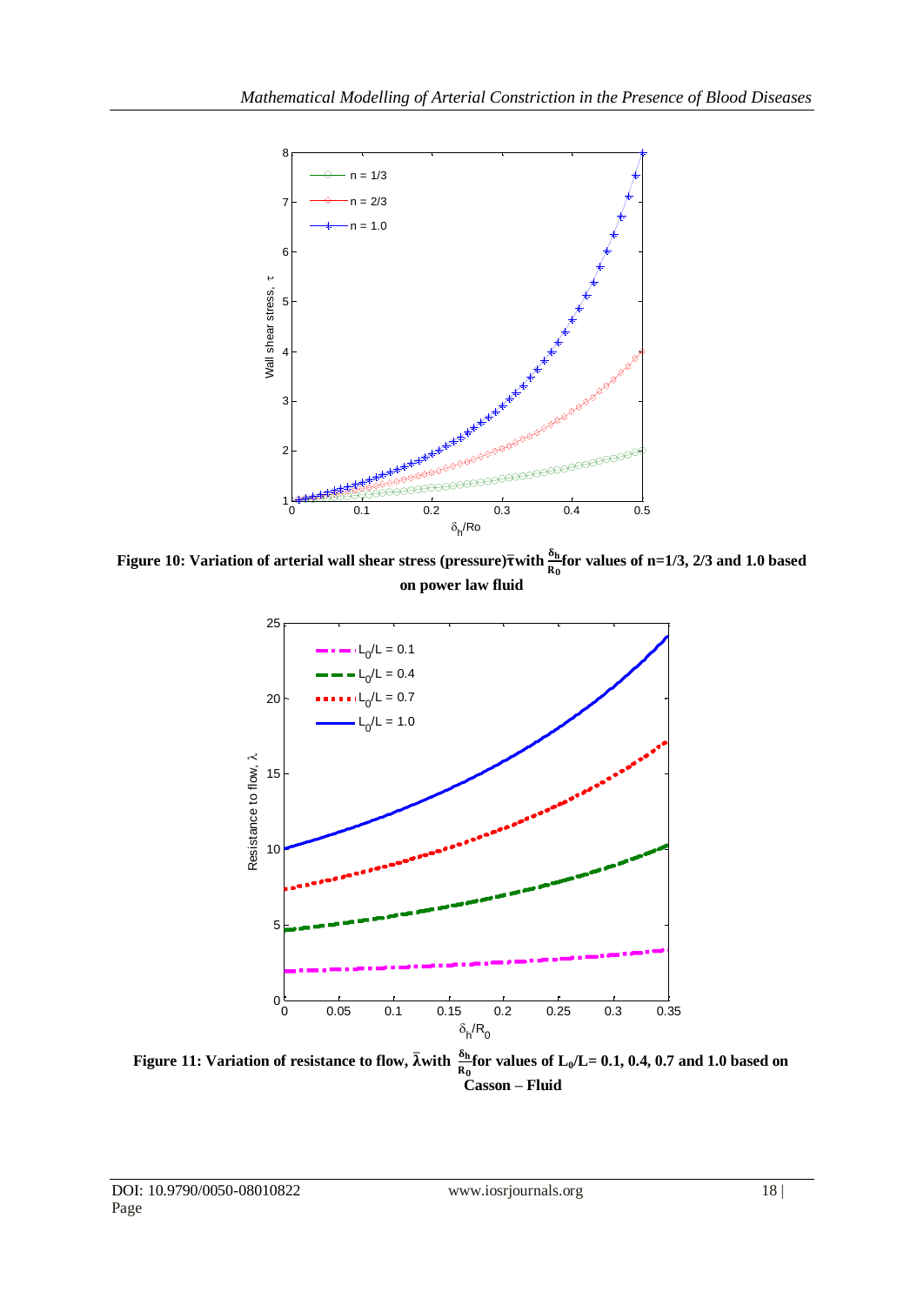

**Figure 12: Variation of resistance to flow,**  $\bar{\lambda}$  **and arterial wall shear stress (pressure drop)** $\bar{\tau}$ **with**  $\frac{\omega_{\bar{n}}_0}{R_0}$ 



**Figure 13: Variation of resistance to flow and arterial wall shear stress**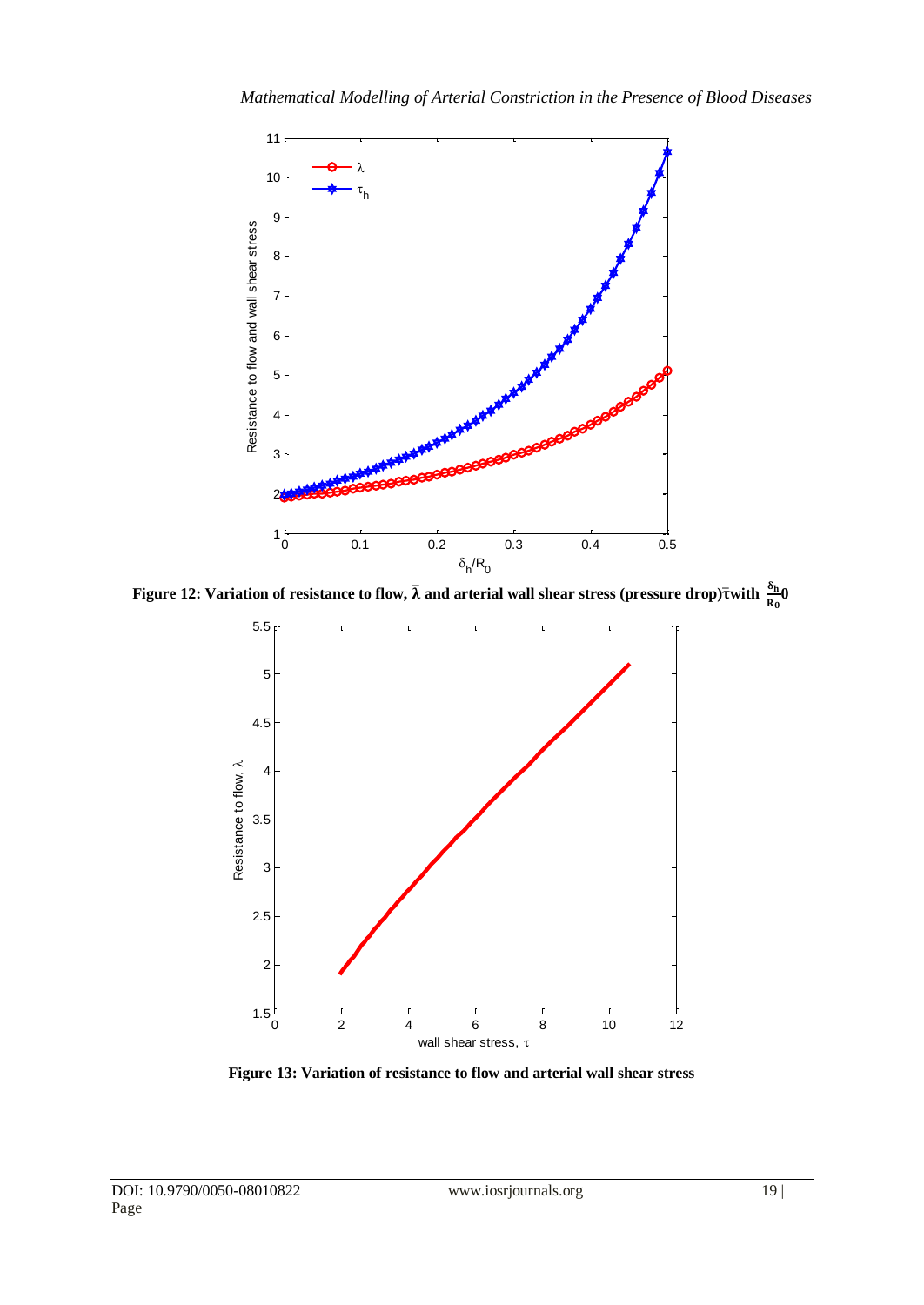

**Figure 14: Comparison of the resistance to flow based on both power-fluid lawand Casson fluid**



Figure 15: Comparison of the arterial wall shear stress (pressure drop) $\bar{\tau}$ with  $\frac{d_{h}}{R_{0}}$  based on both power**fluid law and Casson fluid**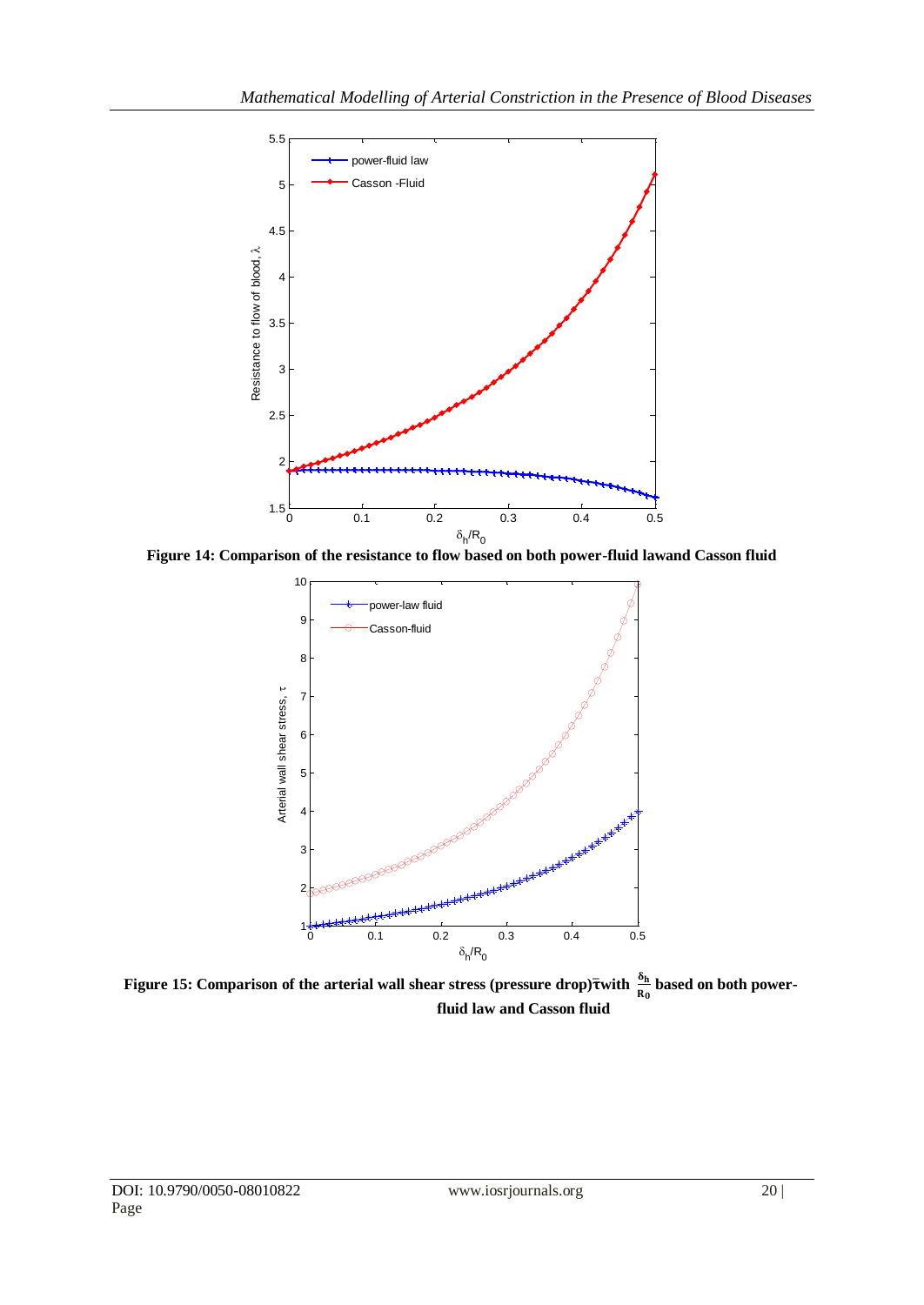

**Figure 16: Variation of resistance to flow,**  $\bar{\lambda}$  **and arterial wall shear stress (pressure drop)** $\bar{\tau}$ **with**  $\frac{u_{\rm h}}{R_0}$  **based on both power-law and Casson fluid**

# **IV. Discussion**

The analytic expression for resistance to flow  $\bar{\lambda}$  is given by equation (24) for Model I which is based on Power-law fluid. It has been plotted with  $\frac{b_h}{R_0}$  for different values of n and L<sub>0</sub>/L. These results are shown by Figures 8 and 9 respectively. It is evident from Figure 8 that as the size of stenosis increases the resistance to flow increases meanwhile, from Figure 9 it has been observed that resistance to the flow of blood,  $\bar{\lambda}$  increases as power-law index, n increases. Further it is noticed that the resistance to flow for  $\frac{a_h}{R_0}$  = 0.1 and L<sub>0</sub>/L = 1.0 over the normal artery has been increased by 23.9% for Newtonian case (n = 1) but only 11.1% for non- Newtonian case  $(n = 2/3)$ .

The arterial wall shear stress is studied in Figure10 where the variation of arterial wall shear stress (pressure) $\bar{\tau}$ with  $\frac{d_{\rm h}}{d_{\rm g}}$  for values of n=1/3, 2/3 and 1.0 based on power law fluid is presented. As the n increases from 1/3 to 1.0, the pressure generated at the walls of the artery increased rapidly thereby subjecting the arterial channel to danger of complications which may result to a diseasead artery. This result is believed to have agreed with [13] who argues that the normal condition of arteries and blood flow can be affected by vascular diseases. One of the most common vascular diseases that cause serious morbidity and death is atherosclerosis. Atherosclerosis is a disorder characterized by progressive abnormal narrowing and occlusion of the lumen of artery. The narrowing is caused by obstruction or stenosis, which is formed by deposition of fatty substances, cholesterol, cellular waste products, calcium, and fibrin in the inner layer of an artery. As the deposition continues to accumulate, it will build up into plaque. If a piece of plaque breaks away, it can cause bleeding into the plaque. The formation of thrombus (blood clots) around the plaque may cause the condition to get worse.

The resistance to flow given by equation (32), for Model II which is based on Casson fluid have been plotted with  $\frac{b_h}{R_0}$  in Figure 11. It has been observed that  $\overline{\lambda}$  decreases as  $\tau_0$  increases. As a result, it increasingly disrupts the blood flow or completely blocks the flow of blood to organs, body tissues and structures. This result is in consonance with [4] who explained further that is particularly dangerous in the coronary and carotid arteries due to the critical oxygen requirement of the heart and brain. The carotid arteries provide blood to the brain, while coronary arteries provide blood to the heart. When the blood supply is limited, patients can suffer